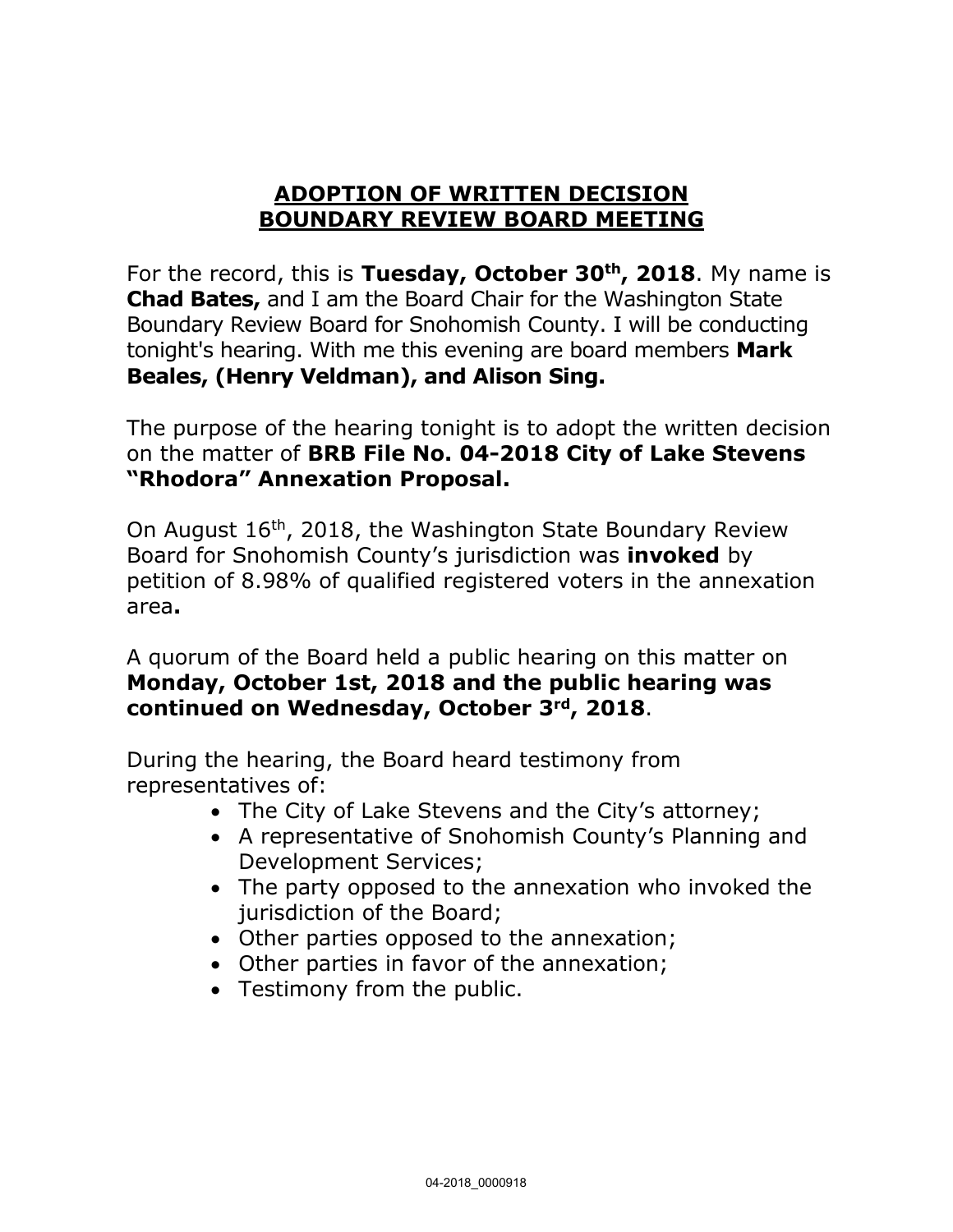The Board has considered all written material and other evidence that was timely submitted, including but not limited to:

- The notice of intention and attachments;
- Documents submitted by the City;
- Documents submitted by the County;
- Documents submitted by owners of property within the "Property" who favored the annexation;
- Documents submitted by owners of property within the "Property" who opposed the annexation and invoked the jurisdiction of the Board

# **Board Decision**

After deliberating, a Board member made a motion to **approve** the City of Lake Stevens proposed annexation which was seconded and passed by a vote of **3:0**.

### **Adoption of Written Decision**

Tonight, the board will adopt the written decision related to this matter.

- 1. Have each of you received and read the written decision that is before us tonight? *(Poll each board member)*
- *2.* Are there any corrections or changes that we should consider? *(Poll each board member)*
- *3. Based upon the poll responses choose one of the following:* 
	- a. If there **ARE** corrections or changes "Having considered any proposed changes and/or corrections; the Chair now entertains a motion to adopt the written decision as amended"